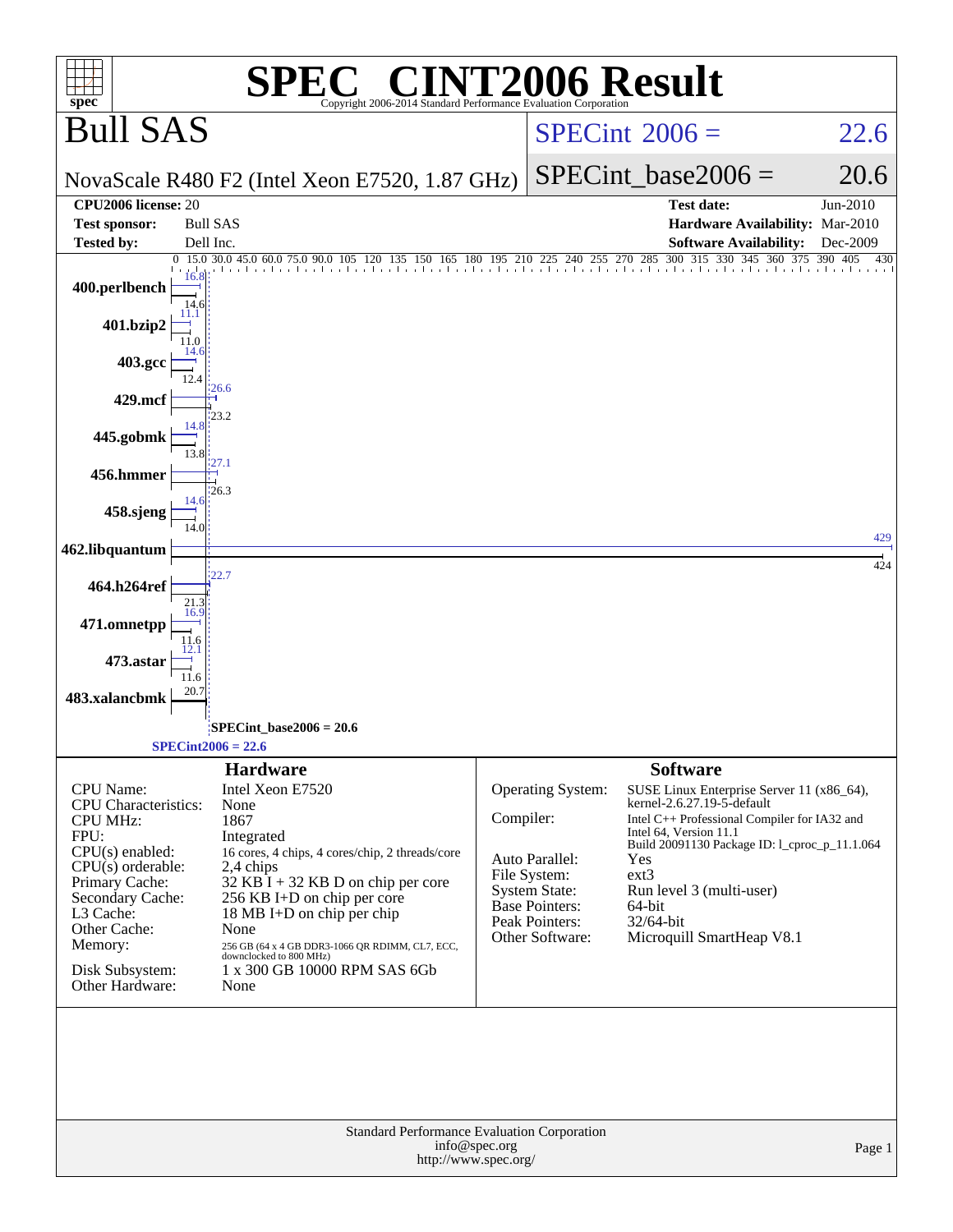

# **[SPEC CINT2006 Result](http://www.spec.org/auto/cpu2006/Docs/result-fields.html#SPECCINT2006Result)**

# Bull SAS

### $SPECint2006 = 22.6$  $SPECint2006 = 22.6$

NovaScale R480 F2 (Intel Xeon E7520, 1.87 GHz)

SPECint base2006 =  $20.6$ 

**[CPU2006 license:](http://www.spec.org/auto/cpu2006/Docs/result-fields.html#CPU2006license)** 20 **[Test date:](http://www.spec.org/auto/cpu2006/Docs/result-fields.html#Testdate)** Jun-2010

**[Test sponsor:](http://www.spec.org/auto/cpu2006/Docs/result-fields.html#Testsponsor)** Bull SAS **[Hardware Availability:](http://www.spec.org/auto/cpu2006/Docs/result-fields.html#HardwareAvailability)** Mar-2010 **[Tested by:](http://www.spec.org/auto/cpu2006/Docs/result-fields.html#Testedby)** Dell Inc. **[Software Availability:](http://www.spec.org/auto/cpu2006/Docs/result-fields.html#SoftwareAvailability)** Dec-2009

### **[Results Table](http://www.spec.org/auto/cpu2006/Docs/result-fields.html#ResultsTable)**

|                    |                |             | <b>Base</b>    |              |                |       |                |              | <b>Peak</b>    |              |                |              |
|--------------------|----------------|-------------|----------------|--------------|----------------|-------|----------------|--------------|----------------|--------------|----------------|--------------|
| <b>Benchmark</b>   | <b>Seconds</b> | Ratio       | <b>Seconds</b> | <b>Ratio</b> | <b>Seconds</b> | Ratio | <b>Seconds</b> | <b>Ratio</b> | <b>Seconds</b> | <b>Ratio</b> | <b>Seconds</b> | <b>Ratio</b> |
| 400.perlbench      | 669            | 14.6        | 670            | 14.6         | 670            | 14.6  | 581            | 16.8         | 580            | <u>16.8</u>  | 580            | 16.8         |
| 401.bzip2          | 874            | <b>11.0</b> | 874            | 11.0         | 874            | 11.0  | 872            | 11.1         | 872            | 11.1         | 872            | <u>11.1</u>  |
| $403.\mathrm{gcc}$ | 648            | 12.4        | 649            | 12.4         | 648            | 12.4  | 550            | 14.6         | 550            | 14.6         | 550            | 14.6         |
| $429$ .mcf         | 393            | 23.2        | 393            | 23.2         | 389            | 23.5  | 342            | 26.7         | 350            | 26.1         | 343            | 26.6         |
| 445.gobmk          | 760            | 13.8        | 761            | 13.8         | 761            | 13.8  | 708            | 14.8         | 708            | 14.8         | 708            | 14.8         |
| $456.$ hmmer       | 355            | 26.3        | 358            | 26.1         | 355            | 26.3  | 344            | 27.1         | 344            | 27.1         | 344            | 27.1         |
| $458$ .sjeng       | 862            | 14.0        | 867            | 14.0         | 867            | 14.0  | 827            | 14.6         | 825            | 14.7         | 826            | 14.6         |
| 462.libquantum     | 48.9           | 424         | 48.9           | 424          | 48.9           | 424   | 48.3           | 429          | 48.3           | 429          | 48.3           | 429          |
| 464.h264ref        | 1040           | 21.3        | 1041           | 21.3         | 1031           | 21.5  | 973            | 22.8         | 974            | 22.7         | 973            | 22.7         |
| 471.omnetpp        | 537            | 11.6        | 537            | 11.6         | 536            | 11.7  | 370            | 16.9         | 370            | 16.9         | 370            | 16.9         |
| $473$ . astar      | 606            | 11.6        | 605            | 11.6         | 608            | 11.6  | 579            | 12.1         | 580            | 12.1         | 580            | 12.1         |
| 483.xalancbmk      | 333            | 20.7        | 334            | 20.6         | 334            | 20.7  | 333            | 20.7         | 334            | 20.6         | 334            | 20.7         |

Results appear in the [order in which they were run.](http://www.spec.org/auto/cpu2006/Docs/result-fields.html#RunOrder) Bold underlined text [indicates a median measurement.](http://www.spec.org/auto/cpu2006/Docs/result-fields.html#Median)

### **[Operating System Notes](http://www.spec.org/auto/cpu2006/Docs/result-fields.html#OperatingSystemNotes)**

'ulimit -s unlimited' was used to set the stacksize to unlimited prior to run

### **[Platform Notes](http://www.spec.org/auto/cpu2006/Docs/result-fields.html#PlatformNotes)**

BIOS Settings: Power Management = Maximum Performance (Default = Active Power Controller)

### **[General Notes](http://www.spec.org/auto/cpu2006/Docs/result-fields.html#GeneralNotes)**

 Binaries were compiled on SLES 10 with Binutils 2.18.50.0.7.20080502 The Dell PowerEdge R910 and the Bull NovaScale R480 F2 models are electronically equivalent. The results have been measured on a Dell PowerEdge R910 model.

## **[Base Compiler Invocation](http://www.spec.org/auto/cpu2006/Docs/result-fields.html#BaseCompilerInvocation)**

[C benchmarks](http://www.spec.org/auto/cpu2006/Docs/result-fields.html#Cbenchmarks): [icc -m64](http://www.spec.org/cpu2006/results/res2010q3/cpu2006-20100621-11952.flags.html#user_CCbase_intel_icc_64bit_f346026e86af2a669e726fe758c88044)

[C++ benchmarks:](http://www.spec.org/auto/cpu2006/Docs/result-fields.html#CXXbenchmarks) [icpc -m64](http://www.spec.org/cpu2006/results/res2010q3/cpu2006-20100621-11952.flags.html#user_CXXbase_intel_icpc_64bit_fc66a5337ce925472a5c54ad6a0de310)

> Standard Performance Evaluation Corporation [info@spec.org](mailto:info@spec.org) <http://www.spec.org/>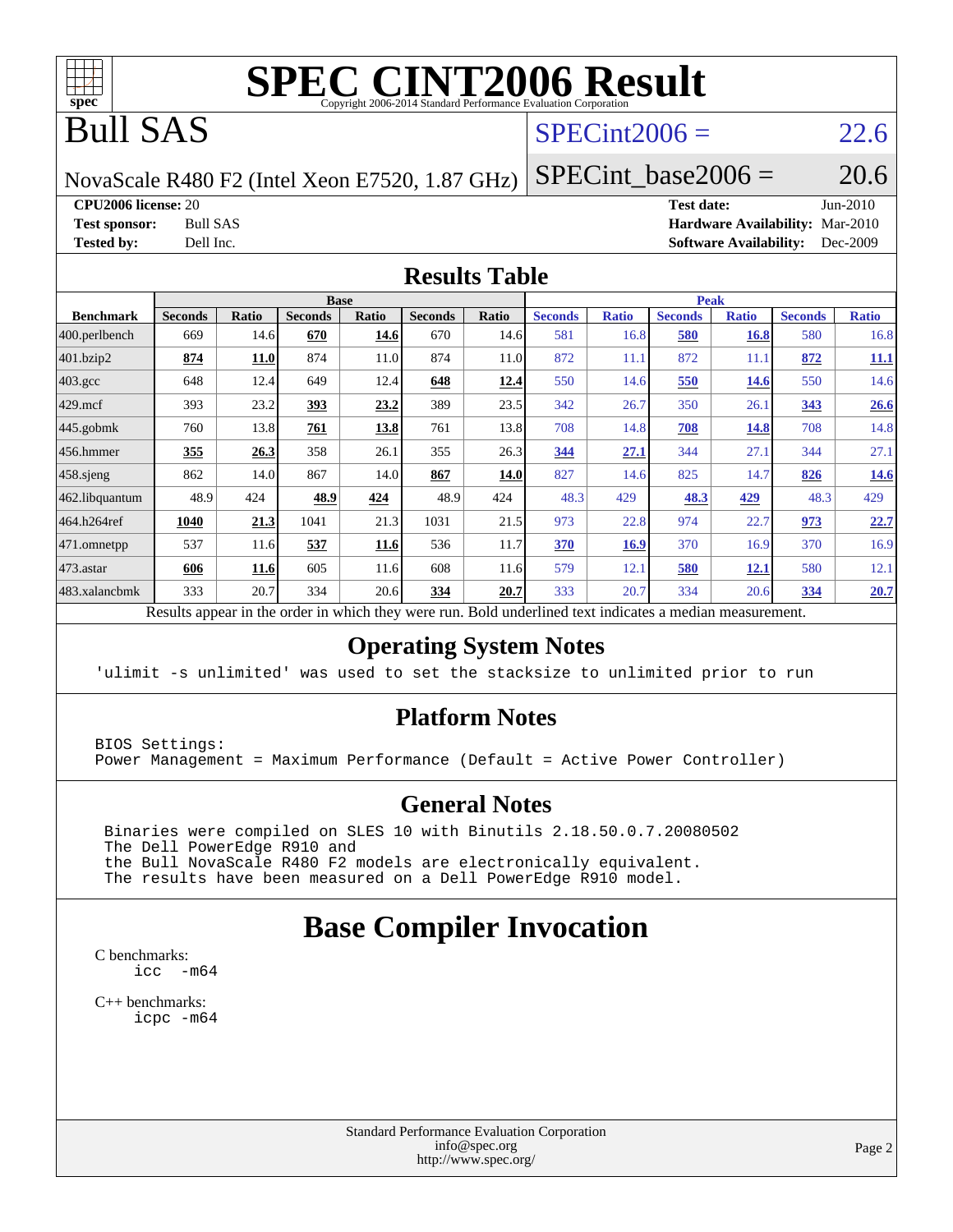

# **[SPEC CINT2006 Result](http://www.spec.org/auto/cpu2006/Docs/result-fields.html#SPECCINT2006Result)**

Bull SAS

 $SPECint2006 = 22.6$  $SPECint2006 = 22.6$ 

NovaScale R480 F2 (Intel Xeon E7520, 1.87 GHz)

SPECint base2006 =  $20.6$ 

**[CPU2006 license:](http://www.spec.org/auto/cpu2006/Docs/result-fields.html#CPU2006license)** 20 **[Test date:](http://www.spec.org/auto/cpu2006/Docs/result-fields.html#Testdate)** Jun-2010 **[Test sponsor:](http://www.spec.org/auto/cpu2006/Docs/result-fields.html#Testsponsor)** Bull SAS **[Hardware Availability:](http://www.spec.org/auto/cpu2006/Docs/result-fields.html#HardwareAvailability)** Mar-2010 **[Tested by:](http://www.spec.org/auto/cpu2006/Docs/result-fields.html#Testedby)** Dell Inc. **[Software Availability:](http://www.spec.org/auto/cpu2006/Docs/result-fields.html#SoftwareAvailability)** Dec-2009

### **[Base Portability Flags](http://www.spec.org/auto/cpu2006/Docs/result-fields.html#BasePortabilityFlags)**

 400.perlbench: [-DSPEC\\_CPU\\_LP64](http://www.spec.org/cpu2006/results/res2010q3/cpu2006-20100621-11952.flags.html#b400.perlbench_basePORTABILITY_DSPEC_CPU_LP64) [-DSPEC\\_CPU\\_LINUX\\_X64](http://www.spec.org/cpu2006/results/res2010q3/cpu2006-20100621-11952.flags.html#b400.perlbench_baseCPORTABILITY_DSPEC_CPU_LINUX_X64) 401.bzip2: [-DSPEC\\_CPU\\_LP64](http://www.spec.org/cpu2006/results/res2010q3/cpu2006-20100621-11952.flags.html#suite_basePORTABILITY401_bzip2_DSPEC_CPU_LP64) 403.gcc: [-DSPEC\\_CPU\\_LP64](http://www.spec.org/cpu2006/results/res2010q3/cpu2006-20100621-11952.flags.html#suite_basePORTABILITY403_gcc_DSPEC_CPU_LP64) 429.mcf: [-DSPEC\\_CPU\\_LP64](http://www.spec.org/cpu2006/results/res2010q3/cpu2006-20100621-11952.flags.html#suite_basePORTABILITY429_mcf_DSPEC_CPU_LP64) 445.gobmk: [-DSPEC\\_CPU\\_LP64](http://www.spec.org/cpu2006/results/res2010q3/cpu2006-20100621-11952.flags.html#suite_basePORTABILITY445_gobmk_DSPEC_CPU_LP64) 456.hmmer: [-DSPEC\\_CPU\\_LP64](http://www.spec.org/cpu2006/results/res2010q3/cpu2006-20100621-11952.flags.html#suite_basePORTABILITY456_hmmer_DSPEC_CPU_LP64) 458.sjeng: [-DSPEC\\_CPU\\_LP64](http://www.spec.org/cpu2006/results/res2010q3/cpu2006-20100621-11952.flags.html#suite_basePORTABILITY458_sjeng_DSPEC_CPU_LP64) 462.libquantum: [-DSPEC\\_CPU\\_LP64](http://www.spec.org/cpu2006/results/res2010q3/cpu2006-20100621-11952.flags.html#suite_basePORTABILITY462_libquantum_DSPEC_CPU_LP64) [-DSPEC\\_CPU\\_LINUX](http://www.spec.org/cpu2006/results/res2010q3/cpu2006-20100621-11952.flags.html#b462.libquantum_baseCPORTABILITY_DSPEC_CPU_LINUX) 464.h264ref: [-DSPEC\\_CPU\\_LP64](http://www.spec.org/cpu2006/results/res2010q3/cpu2006-20100621-11952.flags.html#suite_basePORTABILITY464_h264ref_DSPEC_CPU_LP64) 471.omnetpp: [-DSPEC\\_CPU\\_LP64](http://www.spec.org/cpu2006/results/res2010q3/cpu2006-20100621-11952.flags.html#suite_basePORTABILITY471_omnetpp_DSPEC_CPU_LP64) 473.astar: [-DSPEC\\_CPU\\_LP64](http://www.spec.org/cpu2006/results/res2010q3/cpu2006-20100621-11952.flags.html#suite_basePORTABILITY473_astar_DSPEC_CPU_LP64) 483.xalancbmk: [-DSPEC\\_CPU\\_LP64](http://www.spec.org/cpu2006/results/res2010q3/cpu2006-20100621-11952.flags.html#suite_basePORTABILITY483_xalancbmk_DSPEC_CPU_LP64) [-DSPEC\\_CPU\\_LINUX](http://www.spec.org/cpu2006/results/res2010q3/cpu2006-20100621-11952.flags.html#b483.xalancbmk_baseCXXPORTABILITY_DSPEC_CPU_LINUX)

### **[Base Optimization Flags](http://www.spec.org/auto/cpu2006/Docs/result-fields.html#BaseOptimizationFlags)**

[C benchmarks](http://www.spec.org/auto/cpu2006/Docs/result-fields.html#Cbenchmarks):

[-xSSE4.2](http://www.spec.org/cpu2006/results/res2010q3/cpu2006-20100621-11952.flags.html#user_CCbase_f-xSSE42_f91528193cf0b216347adb8b939d4107) [-ipo](http://www.spec.org/cpu2006/results/res2010q3/cpu2006-20100621-11952.flags.html#user_CCbase_f-ipo) [-O3](http://www.spec.org/cpu2006/results/res2010q3/cpu2006-20100621-11952.flags.html#user_CCbase_f-O3) [-no-prec-div](http://www.spec.org/cpu2006/results/res2010q3/cpu2006-20100621-11952.flags.html#user_CCbase_f-no-prec-div) [-static](http://www.spec.org/cpu2006/results/res2010q3/cpu2006-20100621-11952.flags.html#user_CCbase_f-static) [-parallel](http://www.spec.org/cpu2006/results/res2010q3/cpu2006-20100621-11952.flags.html#user_CCbase_f-parallel) [-opt-prefetch](http://www.spec.org/cpu2006/results/res2010q3/cpu2006-20100621-11952.flags.html#user_CCbase_f-opt-prefetch)

[C++ benchmarks:](http://www.spec.org/auto/cpu2006/Docs/result-fields.html#CXXbenchmarks)

[-xSSE4.2](http://www.spec.org/cpu2006/results/res2010q3/cpu2006-20100621-11952.flags.html#user_CXXbase_f-xSSE42_f91528193cf0b216347adb8b939d4107) [-ipo](http://www.spec.org/cpu2006/results/res2010q3/cpu2006-20100621-11952.flags.html#user_CXXbase_f-ipo) [-O3](http://www.spec.org/cpu2006/results/res2010q3/cpu2006-20100621-11952.flags.html#user_CXXbase_f-O3) [-no-prec-div](http://www.spec.org/cpu2006/results/res2010q3/cpu2006-20100621-11952.flags.html#user_CXXbase_f-no-prec-div) [-opt-prefetch](http://www.spec.org/cpu2006/results/res2010q3/cpu2006-20100621-11952.flags.html#user_CXXbase_f-opt-prefetch) [-Wl,-z,muldefs](http://www.spec.org/cpu2006/results/res2010q3/cpu2006-20100621-11952.flags.html#user_CXXbase_link_force_multiple1_74079c344b956b9658436fd1b6dd3a8a) [-L/home/cmplr/usr3/alrahate/cpu2006.1.1.ic11.1/libic11.1-64bit -lsmartheap64](http://www.spec.org/cpu2006/results/res2010q3/cpu2006-20100621-11952.flags.html#user_CXXbase_SmartHeap64_e2306cda84805d1ab360117a79ff779c)

### **[Base Other Flags](http://www.spec.org/auto/cpu2006/Docs/result-fields.html#BaseOtherFlags)**

[C benchmarks](http://www.spec.org/auto/cpu2006/Docs/result-fields.html#Cbenchmarks):

403.gcc: [-Dalloca=\\_alloca](http://www.spec.org/cpu2006/results/res2010q3/cpu2006-20100621-11952.flags.html#b403.gcc_baseEXTRA_CFLAGS_Dalloca_be3056838c12de2578596ca5467af7f3)

## **[Peak Compiler Invocation](http://www.spec.org/auto/cpu2006/Docs/result-fields.html#PeakCompilerInvocation)**

[C benchmarks \(except as noted below\)](http://www.spec.org/auto/cpu2006/Docs/result-fields.html#Cbenchmarksexceptasnotedbelow):

[icc -m64](http://www.spec.org/cpu2006/results/res2010q3/cpu2006-20100621-11952.flags.html#user_CCpeak_intel_icc_64bit_f346026e86af2a669e726fe758c88044)

400.perlbench: [icc -m32](http://www.spec.org/cpu2006/results/res2010q3/cpu2006-20100621-11952.flags.html#user_peakCCLD400_perlbench_intel_icc_32bit_a6a621f8d50482236b970c6ac5f55f93)

429.mcf: [icc -m32](http://www.spec.org/cpu2006/results/res2010q3/cpu2006-20100621-11952.flags.html#user_peakCCLD429_mcf_intel_icc_32bit_a6a621f8d50482236b970c6ac5f55f93)

445.gobmk: [icc -m32](http://www.spec.org/cpu2006/results/res2010q3/cpu2006-20100621-11952.flags.html#user_peakCCLD445_gobmk_intel_icc_32bit_a6a621f8d50482236b970c6ac5f55f93)

464.h264ref: [icc -m32](http://www.spec.org/cpu2006/results/res2010q3/cpu2006-20100621-11952.flags.html#user_peakCCLD464_h264ref_intel_icc_32bit_a6a621f8d50482236b970c6ac5f55f93)

[C++ benchmarks \(except as noted below\):](http://www.spec.org/auto/cpu2006/Docs/result-fields.html#CXXbenchmarksexceptasnotedbelow) [icpc -m64](http://www.spec.org/cpu2006/results/res2010q3/cpu2006-20100621-11952.flags.html#user_CXXpeak_intel_icpc_64bit_fc66a5337ce925472a5c54ad6a0de310)

Continued on next page

Standard Performance Evaluation Corporation [info@spec.org](mailto:info@spec.org) <http://www.spec.org/>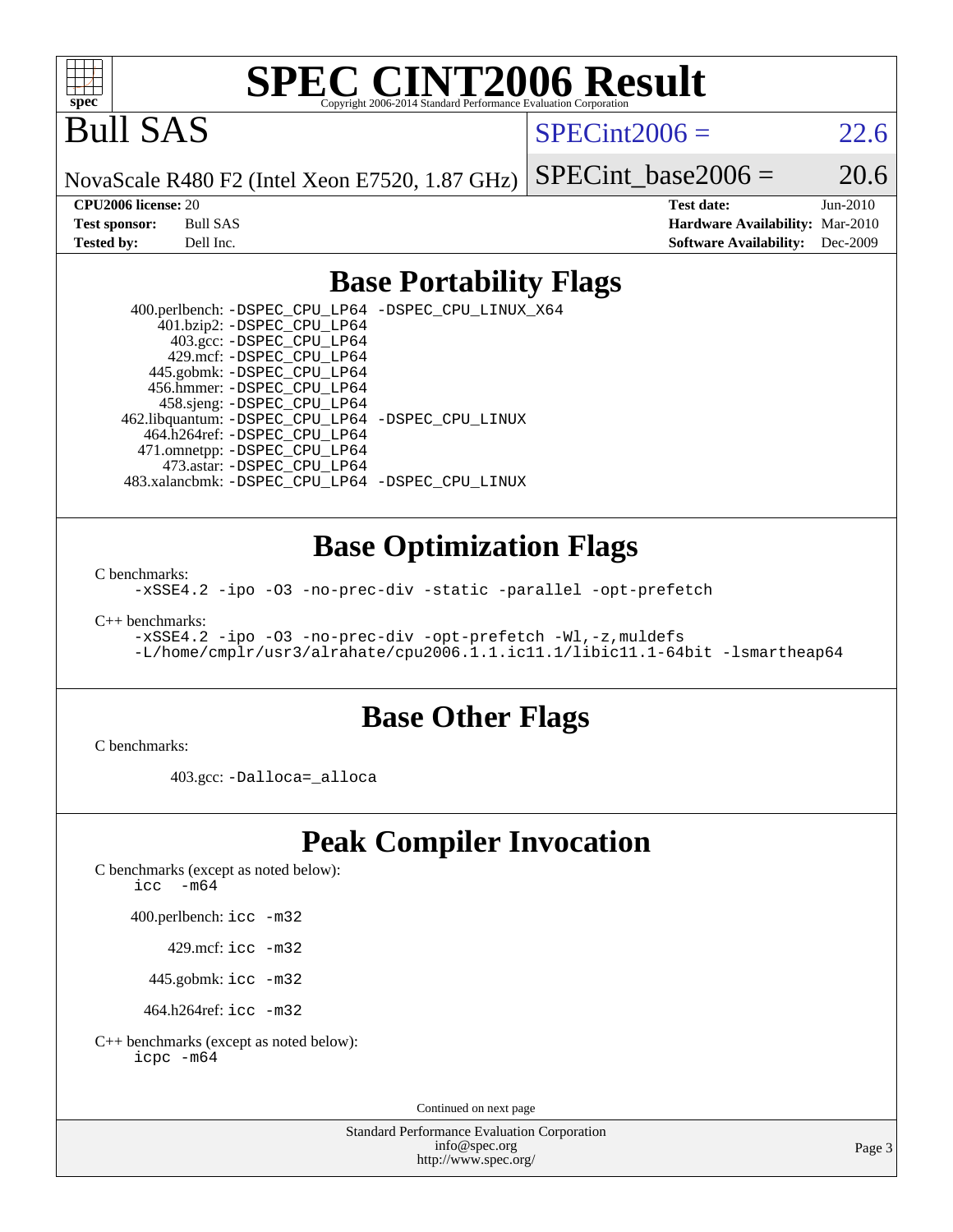

# **[SPEC CINT2006 Result](http://www.spec.org/auto/cpu2006/Docs/result-fields.html#SPECCINT2006Result)**

Bull SAS

 $SPECint2006 = 22.6$  $SPECint2006 = 22.6$ 

NovaScale R480 F2 (Intel Xeon E7520, 1.87 GHz)

SPECint base2006 =  $20.6$ 

**[CPU2006 license:](http://www.spec.org/auto/cpu2006/Docs/result-fields.html#CPU2006license)** 20 **[Test date:](http://www.spec.org/auto/cpu2006/Docs/result-fields.html#Testdate)** Jun-2010 **[Test sponsor:](http://www.spec.org/auto/cpu2006/Docs/result-fields.html#Testsponsor)** Bull SAS **[Hardware Availability:](http://www.spec.org/auto/cpu2006/Docs/result-fields.html#HardwareAvailability)** Mar-2010 **[Tested by:](http://www.spec.org/auto/cpu2006/Docs/result-fields.html#Testedby)** Dell Inc. **[Software Availability:](http://www.spec.org/auto/cpu2006/Docs/result-fields.html#SoftwareAvailability)** Dec-2009

# **[Peak Compiler Invocation \(Continued\)](http://www.spec.org/auto/cpu2006/Docs/result-fields.html#PeakCompilerInvocation)**

471.omnetpp: [icpc -m32](http://www.spec.org/cpu2006/results/res2010q3/cpu2006-20100621-11952.flags.html#user_peakCXXLD471_omnetpp_intel_icpc_32bit_4e5a5ef1a53fd332b3c49e69c3330699)

## **[Peak Portability Flags](http://www.spec.org/auto/cpu2006/Docs/result-fields.html#PeakPortabilityFlags)**

400.perlbench: [-DSPEC\\_CPU\\_LINUX\\_IA32](http://www.spec.org/cpu2006/results/res2010q3/cpu2006-20100621-11952.flags.html#b400.perlbench_peakCPORTABILITY_DSPEC_CPU_LINUX_IA32)

 401.bzip2: [-DSPEC\\_CPU\\_LP64](http://www.spec.org/cpu2006/results/res2010q3/cpu2006-20100621-11952.flags.html#suite_peakPORTABILITY401_bzip2_DSPEC_CPU_LP64) 403.gcc: [-DSPEC\\_CPU\\_LP64](http://www.spec.org/cpu2006/results/res2010q3/cpu2006-20100621-11952.flags.html#suite_peakPORTABILITY403_gcc_DSPEC_CPU_LP64) 456.hmmer: [-DSPEC\\_CPU\\_LP64](http://www.spec.org/cpu2006/results/res2010q3/cpu2006-20100621-11952.flags.html#suite_peakPORTABILITY456_hmmer_DSPEC_CPU_LP64) 458.sjeng: [-DSPEC\\_CPU\\_LP64](http://www.spec.org/cpu2006/results/res2010q3/cpu2006-20100621-11952.flags.html#suite_peakPORTABILITY458_sjeng_DSPEC_CPU_LP64) 462.libquantum: [-DSPEC\\_CPU\\_LP64](http://www.spec.org/cpu2006/results/res2010q3/cpu2006-20100621-11952.flags.html#suite_peakPORTABILITY462_libquantum_DSPEC_CPU_LP64) [-DSPEC\\_CPU\\_LINUX](http://www.spec.org/cpu2006/results/res2010q3/cpu2006-20100621-11952.flags.html#b462.libquantum_peakCPORTABILITY_DSPEC_CPU_LINUX) 473.astar: [-DSPEC\\_CPU\\_LP64](http://www.spec.org/cpu2006/results/res2010q3/cpu2006-20100621-11952.flags.html#suite_peakPORTABILITY473_astar_DSPEC_CPU_LP64) 483.xalancbmk: [-DSPEC\\_CPU\\_LP64](http://www.spec.org/cpu2006/results/res2010q3/cpu2006-20100621-11952.flags.html#suite_peakPORTABILITY483_xalancbmk_DSPEC_CPU_LP64) [-DSPEC\\_CPU\\_LINUX](http://www.spec.org/cpu2006/results/res2010q3/cpu2006-20100621-11952.flags.html#b483.xalancbmk_peakCXXPORTABILITY_DSPEC_CPU_LINUX)

# **[Peak Optimization Flags](http://www.spec.org/auto/cpu2006/Docs/result-fields.html#PeakOptimizationFlags)**

[C benchmarks](http://www.spec.org/auto/cpu2006/Docs/result-fields.html#Cbenchmarks):

 400.perlbench: [-xSSE4.2](http://www.spec.org/cpu2006/results/res2010q3/cpu2006-20100621-11952.flags.html#user_peakPASS2_CFLAGSPASS2_LDCFLAGS400_perlbench_f-xSSE42_f91528193cf0b216347adb8b939d4107)(pass 2) [-prof-gen](http://www.spec.org/cpu2006/results/res2010q3/cpu2006-20100621-11952.flags.html#user_peakPASS1_CFLAGSPASS1_LDCFLAGS400_perlbench_prof_gen_e43856698f6ca7b7e442dfd80e94a8fc)(pass 1) [-ipo](http://www.spec.org/cpu2006/results/res2010q3/cpu2006-20100621-11952.flags.html#user_peakPASS2_CFLAGSPASS2_LDCFLAGS400_perlbench_f-ipo)(pass 2) [-O3](http://www.spec.org/cpu2006/results/res2010q3/cpu2006-20100621-11952.flags.html#user_peakPASS2_CFLAGSPASS2_LDCFLAGS400_perlbench_f-O3)(pass 2) [-no-prec-div](http://www.spec.org/cpu2006/results/res2010q3/cpu2006-20100621-11952.flags.html#user_peakPASS2_CFLAGSPASS2_LDCFLAGS400_perlbench_f-no-prec-div)(pass 2) [-static](http://www.spec.org/cpu2006/results/res2010q3/cpu2006-20100621-11952.flags.html#user_peakPASS2_CFLAGSPASS2_LDCFLAGS400_perlbench_f-static)(pass 2) [-prof-use](http://www.spec.org/cpu2006/results/res2010q3/cpu2006-20100621-11952.flags.html#user_peakPASS2_CFLAGSPASS2_LDCFLAGS400_perlbench_prof_use_bccf7792157ff70d64e32fe3e1250b55)(pass 2) [-ansi-alias](http://www.spec.org/cpu2006/results/res2010q3/cpu2006-20100621-11952.flags.html#user_peakCOPTIMIZE400_perlbench_f-ansi-alias) [-opt-prefetch](http://www.spec.org/cpu2006/results/res2010q3/cpu2006-20100621-11952.flags.html#user_peakCOPTIMIZE400_perlbench_f-opt-prefetch) 401.bzip2: [-xSSE4.2](http://www.spec.org/cpu2006/results/res2010q3/cpu2006-20100621-11952.flags.html#user_peakPASS2_CFLAGSPASS2_LDCFLAGS401_bzip2_f-xSSE42_f91528193cf0b216347adb8b939d4107)(pass 2) [-prof-gen](http://www.spec.org/cpu2006/results/res2010q3/cpu2006-20100621-11952.flags.html#user_peakPASS1_CFLAGSPASS1_LDCFLAGS401_bzip2_prof_gen_e43856698f6ca7b7e442dfd80e94a8fc)(pass 1) [-ipo](http://www.spec.org/cpu2006/results/res2010q3/cpu2006-20100621-11952.flags.html#user_peakPASS2_CFLAGSPASS2_LDCFLAGS401_bzip2_f-ipo)(pass 2) [-O3](http://www.spec.org/cpu2006/results/res2010q3/cpu2006-20100621-11952.flags.html#user_peakPASS2_CFLAGSPASS2_LDCFLAGS401_bzip2_f-O3)(pass 2) [-no-prec-div](http://www.spec.org/cpu2006/results/res2010q3/cpu2006-20100621-11952.flags.html#user_peakCOPTIMIZEPASS2_CFLAGSPASS2_LDCFLAGS401_bzip2_f-no-prec-div) [-static](http://www.spec.org/cpu2006/results/res2010q3/cpu2006-20100621-11952.flags.html#user_peakPASS2_CFLAGSPASS2_LDCFLAGS401_bzip2_f-static)(pass 2) [-prof-use](http://www.spec.org/cpu2006/results/res2010q3/cpu2006-20100621-11952.flags.html#user_peakPASS2_CFLAGSPASS2_LDCFLAGS401_bzip2_prof_use_bccf7792157ff70d64e32fe3e1250b55)(pass 2) [-auto-ilp32](http://www.spec.org/cpu2006/results/res2010q3/cpu2006-20100621-11952.flags.html#user_peakCOPTIMIZE401_bzip2_f-auto-ilp32) [-opt-prefetch](http://www.spec.org/cpu2006/results/res2010q3/cpu2006-20100621-11952.flags.html#user_peakCOPTIMIZE401_bzip2_f-opt-prefetch) [-ansi-alias](http://www.spec.org/cpu2006/results/res2010q3/cpu2006-20100621-11952.flags.html#user_peakCOPTIMIZE401_bzip2_f-ansi-alias) 403.gcc: [-xSSE4.2](http://www.spec.org/cpu2006/results/res2010q3/cpu2006-20100621-11952.flags.html#user_peakCOPTIMIZE403_gcc_f-xSSE42_f91528193cf0b216347adb8b939d4107) [-ipo](http://www.spec.org/cpu2006/results/res2010q3/cpu2006-20100621-11952.flags.html#user_peakCOPTIMIZE403_gcc_f-ipo) [-O3](http://www.spec.org/cpu2006/results/res2010q3/cpu2006-20100621-11952.flags.html#user_peakCOPTIMIZE403_gcc_f-O3) [-no-prec-div](http://www.spec.org/cpu2006/results/res2010q3/cpu2006-20100621-11952.flags.html#user_peakCOPTIMIZE403_gcc_f-no-prec-div) [-static](http://www.spec.org/cpu2006/results/res2010q3/cpu2006-20100621-11952.flags.html#user_peakCOPTIMIZE403_gcc_f-static) [-inline-calloc](http://www.spec.org/cpu2006/results/res2010q3/cpu2006-20100621-11952.flags.html#user_peakCOPTIMIZE403_gcc_f-inline-calloc) [-opt-malloc-options=3](http://www.spec.org/cpu2006/results/res2010q3/cpu2006-20100621-11952.flags.html#user_peakCOPTIMIZE403_gcc_f-opt-malloc-options_13ab9b803cf986b4ee62f0a5998c2238) [-auto-ilp32](http://www.spec.org/cpu2006/results/res2010q3/cpu2006-20100621-11952.flags.html#user_peakCOPTIMIZE403_gcc_f-auto-ilp32) 429.mcf: [-xSSE4.2](http://www.spec.org/cpu2006/results/res2010q3/cpu2006-20100621-11952.flags.html#user_peakCOPTIMIZE429_mcf_f-xSSE42_f91528193cf0b216347adb8b939d4107) [-ipo](http://www.spec.org/cpu2006/results/res2010q3/cpu2006-20100621-11952.flags.html#user_peakCOPTIMIZE429_mcf_f-ipo) [-O3](http://www.spec.org/cpu2006/results/res2010q3/cpu2006-20100621-11952.flags.html#user_peakCOPTIMIZE429_mcf_f-O3) [-no-prec-div](http://www.spec.org/cpu2006/results/res2010q3/cpu2006-20100621-11952.flags.html#user_peakCOPTIMIZE429_mcf_f-no-prec-div) [-static](http://www.spec.org/cpu2006/results/res2010q3/cpu2006-20100621-11952.flags.html#user_peakCOPTIMIZE429_mcf_f-static) [-opt-prefetch](http://www.spec.org/cpu2006/results/res2010q3/cpu2006-20100621-11952.flags.html#user_peakCOPTIMIZE429_mcf_f-opt-prefetch) 445.gobmk: [-xSSE4.2](http://www.spec.org/cpu2006/results/res2010q3/cpu2006-20100621-11952.flags.html#user_peakPASS2_CFLAGSPASS2_LDCFLAGS445_gobmk_f-xSSE42_f91528193cf0b216347adb8b939d4107)(pass 2) [-prof-gen](http://www.spec.org/cpu2006/results/res2010q3/cpu2006-20100621-11952.flags.html#user_peakPASS1_CFLAGSPASS1_LDCFLAGS445_gobmk_prof_gen_e43856698f6ca7b7e442dfd80e94a8fc)(pass 1) [-prof-use](http://www.spec.org/cpu2006/results/res2010q3/cpu2006-20100621-11952.flags.html#user_peakPASS2_CFLAGSPASS2_LDCFLAGS445_gobmk_prof_use_bccf7792157ff70d64e32fe3e1250b55)(pass 2) [-O2](http://www.spec.org/cpu2006/results/res2010q3/cpu2006-20100621-11952.flags.html#user_peakCOPTIMIZE445_gobmk_f-O2) [-ipo](http://www.spec.org/cpu2006/results/res2010q3/cpu2006-20100621-11952.flags.html#user_peakCOPTIMIZE445_gobmk_f-ipo) [-no-prec-div](http://www.spec.org/cpu2006/results/res2010q3/cpu2006-20100621-11952.flags.html#user_peakCOPTIMIZE445_gobmk_f-no-prec-div) [-ansi-alias](http://www.spec.org/cpu2006/results/res2010q3/cpu2006-20100621-11952.flags.html#user_peakCOPTIMIZE445_gobmk_f-ansi-alias) 456.hmmer: [-xSSE4.2](http://www.spec.org/cpu2006/results/res2010q3/cpu2006-20100621-11952.flags.html#user_peakCOPTIMIZE456_hmmer_f-xSSE42_f91528193cf0b216347adb8b939d4107) [-ipo](http://www.spec.org/cpu2006/results/res2010q3/cpu2006-20100621-11952.flags.html#user_peakCOPTIMIZE456_hmmer_f-ipo) [-O3](http://www.spec.org/cpu2006/results/res2010q3/cpu2006-20100621-11952.flags.html#user_peakCOPTIMIZE456_hmmer_f-O3) [-no-prec-div](http://www.spec.org/cpu2006/results/res2010q3/cpu2006-20100621-11952.flags.html#user_peakCOPTIMIZE456_hmmer_f-no-prec-div) [-static](http://www.spec.org/cpu2006/results/res2010q3/cpu2006-20100621-11952.flags.html#user_peakCOPTIMIZE456_hmmer_f-static) [-unroll2](http://www.spec.org/cpu2006/results/res2010q3/cpu2006-20100621-11952.flags.html#user_peakCOPTIMIZE456_hmmer_f-unroll_784dae83bebfb236979b41d2422d7ec2) [-ansi-alias](http://www.spec.org/cpu2006/results/res2010q3/cpu2006-20100621-11952.flags.html#user_peakCOPTIMIZE456_hmmer_f-ansi-alias) [-auto-ilp32](http://www.spec.org/cpu2006/results/res2010q3/cpu2006-20100621-11952.flags.html#user_peakCOPTIMIZE456_hmmer_f-auto-ilp32) 458.sjeng: [-xSSE4.2](http://www.spec.org/cpu2006/results/res2010q3/cpu2006-20100621-11952.flags.html#user_peakPASS2_CFLAGSPASS2_LDCFLAGS458_sjeng_f-xSSE42_f91528193cf0b216347adb8b939d4107)(pass 2) [-prof-gen](http://www.spec.org/cpu2006/results/res2010q3/cpu2006-20100621-11952.flags.html#user_peakPASS1_CFLAGSPASS1_LDCFLAGS458_sjeng_prof_gen_e43856698f6ca7b7e442dfd80e94a8fc)(pass 1) [-ipo](http://www.spec.org/cpu2006/results/res2010q3/cpu2006-20100621-11952.flags.html#user_peakPASS2_CFLAGSPASS2_LDCFLAGS458_sjeng_f-ipo)(pass 2) [-O3](http://www.spec.org/cpu2006/results/res2010q3/cpu2006-20100621-11952.flags.html#user_peakPASS2_CFLAGSPASS2_LDCFLAGS458_sjeng_f-O3)(pass 2) [-no-prec-div](http://www.spec.org/cpu2006/results/res2010q3/cpu2006-20100621-11952.flags.html#user_peakPASS2_CFLAGSPASS2_LDCFLAGS458_sjeng_f-no-prec-div)(pass 2) [-static](http://www.spec.org/cpu2006/results/res2010q3/cpu2006-20100621-11952.flags.html#user_peakPASS2_CFLAGSPASS2_LDCFLAGS458_sjeng_f-static)(pass 2) [-prof-use](http://www.spec.org/cpu2006/results/res2010q3/cpu2006-20100621-11952.flags.html#user_peakPASS2_CFLAGSPASS2_LDCFLAGS458_sjeng_prof_use_bccf7792157ff70d64e32fe3e1250b55)(pass 2) [-unroll4](http://www.spec.org/cpu2006/results/res2010q3/cpu2006-20100621-11952.flags.html#user_peakCOPTIMIZE458_sjeng_f-unroll_4e5e4ed65b7fd20bdcd365bec371b81f) 462.libquantum: [-xSSE4.2](http://www.spec.org/cpu2006/results/res2010q3/cpu2006-20100621-11952.flags.html#user_peakCOPTIMIZE462_libquantum_f-xSSE42_f91528193cf0b216347adb8b939d4107) [-ipo](http://www.spec.org/cpu2006/results/res2010q3/cpu2006-20100621-11952.flags.html#user_peakCOPTIMIZE462_libquantum_f-ipo) [-O3](http://www.spec.org/cpu2006/results/res2010q3/cpu2006-20100621-11952.flags.html#user_peakCOPTIMIZE462_libquantum_f-O3) [-no-prec-div](http://www.spec.org/cpu2006/results/res2010q3/cpu2006-20100621-11952.flags.html#user_peakCOPTIMIZE462_libquantum_f-no-prec-div) [-static](http://www.spec.org/cpu2006/results/res2010q3/cpu2006-20100621-11952.flags.html#user_peakCOPTIMIZE462_libquantum_f-static) [-parallel](http://www.spec.org/cpu2006/results/res2010q3/cpu2006-20100621-11952.flags.html#user_peakCOPTIMIZE462_libquantum_f-parallel) [-opt-prefetch](http://www.spec.org/cpu2006/results/res2010q3/cpu2006-20100621-11952.flags.html#user_peakCOPTIMIZE462_libquantum_f-opt-prefetch) [-par-schedule-static=32768](http://www.spec.org/cpu2006/results/res2010q3/cpu2006-20100621-11952.flags.html#user_peakCOPTIMIZE462_libquantum_f-par-schedule_9386bcd99ba64e99ee01d1aafefddd14) [-ansi-alias](http://www.spec.org/cpu2006/results/res2010q3/cpu2006-20100621-11952.flags.html#user_peakCOPTIMIZE462_libquantum_f-ansi-alias) 464.h264ref: [-xSSE4.2](http://www.spec.org/cpu2006/results/res2010q3/cpu2006-20100621-11952.flags.html#user_peakPASS2_CFLAGSPASS2_LDCFLAGS464_h264ref_f-xSSE42_f91528193cf0b216347adb8b939d4107)(pass 2) [-prof-gen](http://www.spec.org/cpu2006/results/res2010q3/cpu2006-20100621-11952.flags.html#user_peakPASS1_CFLAGSPASS1_LDCFLAGS464_h264ref_prof_gen_e43856698f6ca7b7e442dfd80e94a8fc)(pass 1) [-ipo](http://www.spec.org/cpu2006/results/res2010q3/cpu2006-20100621-11952.flags.html#user_peakPASS2_CFLAGSPASS2_LDCFLAGS464_h264ref_f-ipo)(pass 2) [-O3](http://www.spec.org/cpu2006/results/res2010q3/cpu2006-20100621-11952.flags.html#user_peakPASS2_CFLAGSPASS2_LDCFLAGS464_h264ref_f-O3)(pass 2) [-no-prec-div](http://www.spec.org/cpu2006/results/res2010q3/cpu2006-20100621-11952.flags.html#user_peakPASS2_CFLAGSPASS2_LDCFLAGS464_h264ref_f-no-prec-div)(pass 2) [-static](http://www.spec.org/cpu2006/results/res2010q3/cpu2006-20100621-11952.flags.html#user_peakPASS2_CFLAGSPASS2_LDCFLAGS464_h264ref_f-static)(pass 2) [-prof-use](http://www.spec.org/cpu2006/results/res2010q3/cpu2006-20100621-11952.flags.html#user_peakPASS2_CFLAGSPASS2_LDCFLAGS464_h264ref_prof_use_bccf7792157ff70d64e32fe3e1250b55)(pass 2) [-unroll2](http://www.spec.org/cpu2006/results/res2010q3/cpu2006-20100621-11952.flags.html#user_peakCOPTIMIZE464_h264ref_f-unroll_784dae83bebfb236979b41d2422d7ec2) [-ansi-alias](http://www.spec.org/cpu2006/results/res2010q3/cpu2006-20100621-11952.flags.html#user_peakCOPTIMIZE464_h264ref_f-ansi-alias)

Continued on next page

Standard Performance Evaluation Corporation [info@spec.org](mailto:info@spec.org) <http://www.spec.org/>